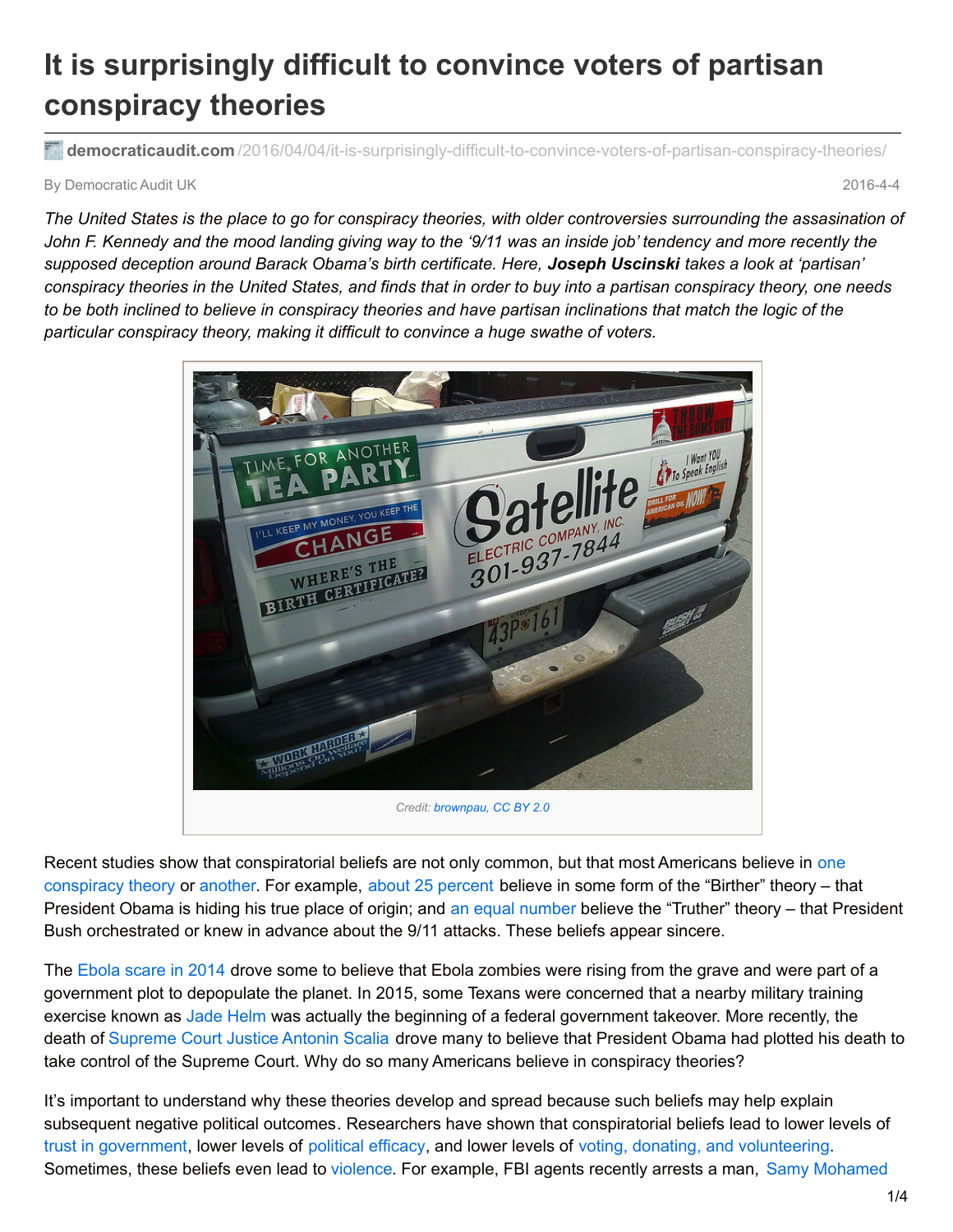Hamzeh, for conspiring to kill upwards of 30 people at a Freemason temple in Milwaukee, Wisconsin. He believed the Masons were the ones conspiring against the rest of us.

Aside from this, conspiracy theories can sometimes frustrate democratic government. Democracies function best when well-informed voters make rational decisions. If a significant portion of voters make decisions based upon erroneous conspiracy-driven beliefs, then all suffer the consequences. Given the large numbers of people who believe in specific conspiracy theories, as well as the amount of conspiracy theorising done on the internet, the democratic [consequences](http://klofstad.weebly.com/) of conspiracy theorising is of particular concern to us. This is why my co-authors, Casey Klofstad and Matthew [Atkinson](http://mdatkinson.weebly.com/), and I, endeavoured to better understand why people choose to believe in, or ignore conspiracy theories.

Our study, "What Drives Conspiratorial Beliefs? The Role of Informational Cues and Predispositions," recently published in *Political [Research](http://prq.sagepub.com/content/early/2016/01/11/1065912915621621.abstract) Quarterly*, seeks to better understand why, when presented with a cue that a conspiracy might be taking place, people choose to adopt the conspiracy theory or ignore the cue and not believe in the conspiracy theory. More specifically, we wanted to know the conditions under which information suggesting a conspiracy led people to believe in that conspiracy theory. Rather than conceiving of conspiracy theories either as psychopathologies or as the vile excrescence of modernity, we argue that conspiracy theories are adopted much in the same way that other beliefs are adopted: as a combination of new information with existing [predispositions](http://www.amazon.com/Origins-Opinion-Cambridge-Political-Psychology/dp/0521407869) which help people interpret that new information. What role do people's underlying predispositions play in the acceptance of conspiracy theories?

While many people are concerned that the amount of conspiracy theories floating around in the Internet can induce people to believe in those conspiracy theories, in our study, we tested the idea that belief in a conspiracy theory depended not only on exposure to information suggesting a conspiracy, but also on two other factors:

- 1. the political cues associated with that information vis-à-vis each individual's political predispositions, and;
- 2. each individual's predisposition towards seeing the world in conspiratorial terms.

We tested this proposition using a two-wave national survey fielded in the weeks prior to the 2012 presidential election, and then in the weeks shortly following. In the first wave, we measured respondents' party affiliation. They first indicated whether they were a Democrat, Republican, or Independent, then they indicated how strongly they felt about their respective party. We also measured how much conspiracy thinking affected respondents' worldview. Respondents agreed or disagreed with four statements such as: "Big events like wars, the current recession, and the outcomes of elections are controlled by small groups of people who are working in secret against the rest of us." These responses were used to create a summary measure of each respondents' level of conspiratorial thinking. As an aside, those who scored more highly on this scale were less likely to trust government or vote, and more likely to believe certain groups, such as "communists and socialists" were out to get them. Also, conspiracy thinking appears orthogonal to partisanship.

In the second wave of the survey, we examined how conspiratorial and partisan predispositions affected the reception of an informational cue suggesting the existence of a conspiracy by embedding an experiment in the questionnaire. Respondents were randomly assigned to either receive or not receive a one word informational cue, the word *conspiracy*, suggesting that a conspiracy was afoot. To incorporate an overtly partisan element into the design, we focused the experiment on perceptions of media bias. In the United States, Republicans have long believed that the media is biased to the left.

In our experiment, respondents were first asked: "The media coverage in the lead up to the election was the subject of much discussion. Many believed that the media was biased due to [a conspiracy/poor journalism]. Do you believe the media was biased in favor of one of the presidential candidates?" Respondents could answer "yes," "no," or "don't know." If the respondent chose "yes," they were asked a follow-up question" "What factor do you think most likely caused biased media coverage?" Respondents could select "conspiracy" or "poor journalism." The experimental manipulation is very subtle, simply substituting the word "conspiracy" for the phrase "poor journalism."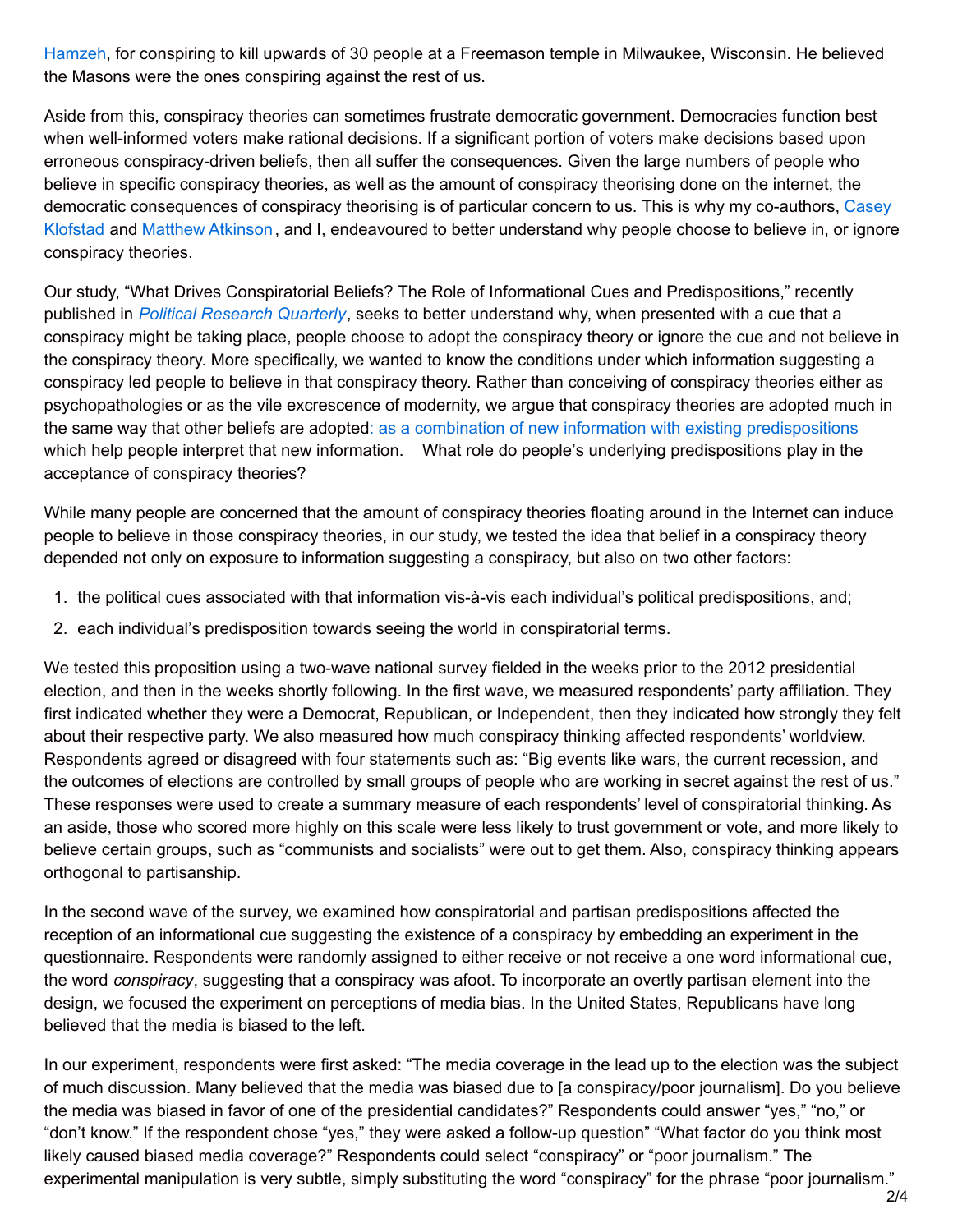We did this because the cue suggesting a conspiracy, *conspiracy*, directly indicates a conspiracy was afoot, and requires little interpretation.

Our findings were quite telling. First, Republicans were the most likely to believe in the media conspiracy followed by Independents and Democrats. This is likely because Republicans have for decades been told by their elites that the media is biased and potentially corrupt. Second, high levels of conspiratorial thinking on the part of respondents increased the likelihood that they would believe in the media conspiracy. This trend was evident across Republicans, Democrats, and Independents. Third, conspiratorial predispositions had the strongest impact on Democrats and the weakest on Republicans. This is because messages from Republican elites have long driven belief in media conspiracy theories, without much room for conspiratorial predispositions to exert an influence. Democrats on the other hand are generally more trusting of the media, and therefore willing to believe in a media conspiracy only when they are highly conspiratorial. To put this another way, Republicans believe in media conspiracy theories largely because they are Republicans, and not so much because they are prone to conspiratorial thinking.

The figure below demonstrates this trend in greater detail. Looking only at non-partisans (people who when asked about their partisanship answered Independent, "not sure," or "other"), we find that only those individuals with weak partisan priors *and* strong conspiratorial priors were responsive to the suggestion that a media conspiracy was afoot during the 2012 election. The right-hand side of the figure indicates that non-partisans with strong conspiratorial views were significantly more likely to believe the media bias conspiracy if they were exposed to the conspiracy cue treatment. This was the only group that was affected by the conspiracy cue.

## **Figure: Predicted probability of believing in media conspiracy and level of conspiratorial thought**



□ Conspiracy Cue □ Poor Journalism Cue

Rather than being easy to convince people that a conspiracy is afoot, it appears somewhat difficult. People who already believe in a conspiracy theory will not be affected by new information, and neither will people who are otherwise inclined to not believe it. This seems to explain why most conspiracy theories either don't amass many followers or run into a ceiling. In the US, partisan conspiracy theories can't seem to convince more than 25 percent of the population. Why? Because in order to buy into a partisan conspiracy theory, one needs to be both inclined to believe in conspiracy theories and have partisan inclinations that match the logic of the particular conspiracy theory. Birther theories could not convince the non-conspiratorial or Democrats; Truther theories had a tough time the nonconspiratorial and Republicans. While many are concerned over the Internet's ability to spread conspiracy theories very quickly and to larger audiences than ever before, most people are fickle with their beliefs and aren't quick to fall